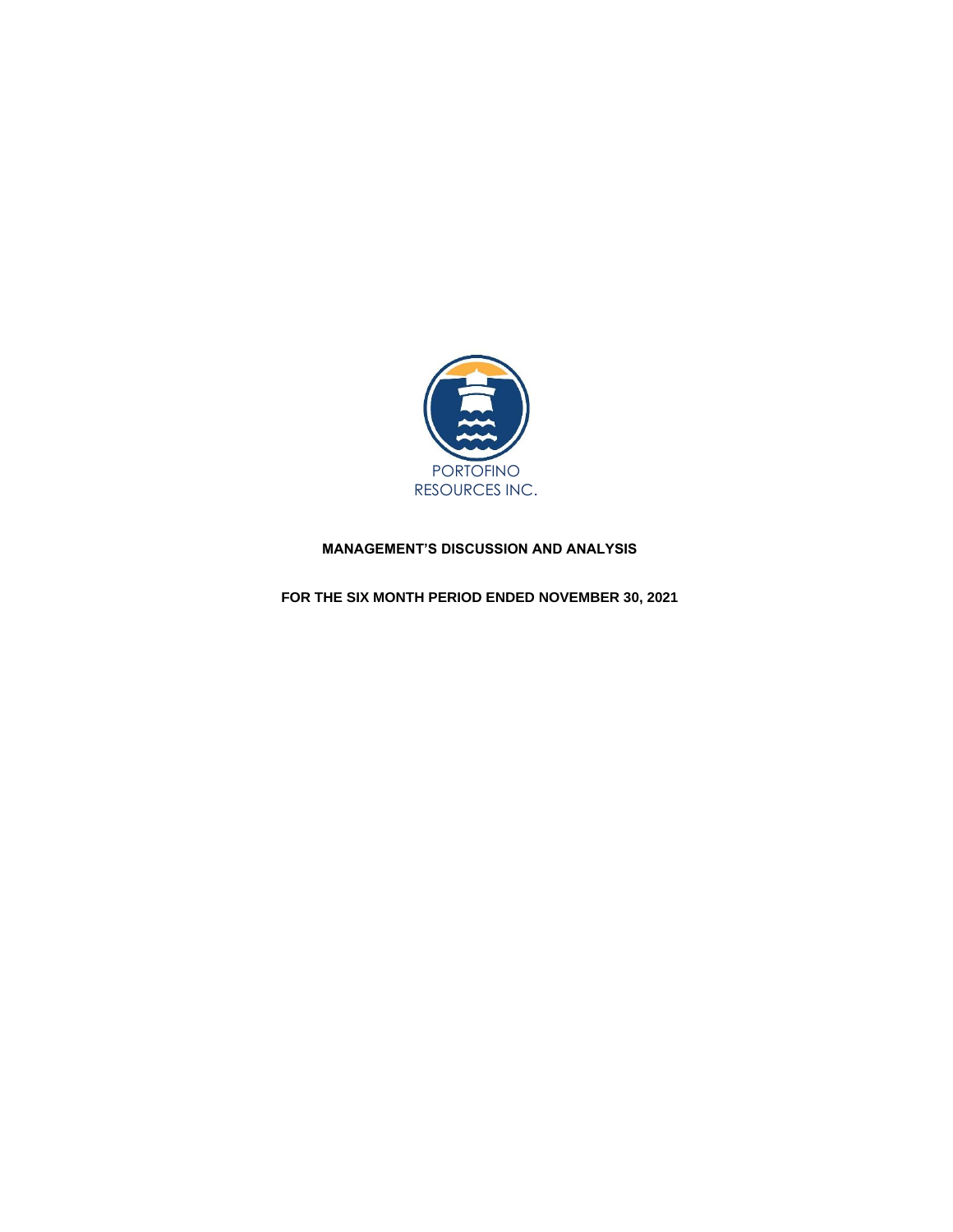The Management Discussion and Analysis ("MD&A"), prepared on January 27, 2021 should be read in conjunction with the unaudited condensed interim consolidated audited financial statements for the six-month period ended November 30, 2021, together with the notes thereto of Portofino Resources Inc. ("Portofino") which were prepared in accordance with International Financial Reporting Standards.

This MD&A may contain forward-looking statements in respect of various matters including upcoming events. The results or events predicted in these forward-looking statements may differ materially from the actual results or events. The Company disclaims any obligation to update or revise any forward-looking statements, whether as a result of new information, future events or otherwise.

## **DESCRIPTION OF BUSINESS**

Portofino Resources Inc. ("the Company") was incorporated on June 14, 2011, under the laws of British Columbia. The address of the Company's corporate office and its principal place of business is Suite 520, 470 Granville Street, Vancouver, British Columbia, Canada. The Company's shares are listed for trading on the TSX Venture Exchange ("TSX-V") under the symbol "POR". On October 10, 2018, the Company incorporated under the laws of Argentina, Portofino Argentina which has been non-active with no transactions occurring during the six-month period ended November 30, 2021.The subsidiary is owned 95% by the Company and 5% by the Company's CEO.

The Company's principal business activities include the acquisition and exploration of mineral property assets. As at November 30, 2021, the Company had not yet determined whether the Company's mineral property asset contains ore reserves that are economically recoverable. The recoverability of amounts shown for exploration and evaluation assets is dependent upon the discovery of economically recoverable reserves, confirmation of the Company's interest in the underlying mineral claims, the ability of the Company to obtain the necessary financing to complete the development of and the future profitable production from the properties or realizing proceeds from their disposition. The outcome of these matters cannot be predicted at this time and the uncertainties cast significant doubt upon the Company's ability to continue as a going concern.

The disclosure of technical information in this MD&A has been approved by Michael Kilbourne, P. Geo and a Qualified Person ("QP") for the purposes of National Instrument 43-101, Standards of Disclosure for Mineral Projects ("NI 43- 101"). Readers are directed to the section entitled "Scientific and Technical Disclosure" included within this MD&A.

## **Corporate Summary**

During the six-month period ended November 30, 2021, and up to the date of the MDA, the Company's management accomplished a number of corporate objectives, which included:

- 1. Receiving gross proceeds of \$1,350,000 comprising a private placement financing of 15,902,718 Units (at \$0.08 to 0.09/Unit) as well as \$62,900 through the exercise of 1,258,000 warrants priced at \$0.05.
- 2. Implementing an initial exploration and channel sampling program on the Allison Lake North Lithium project in June and reporting results in September. The geological team was re-mobilized to the project in September to follow-up on encouraging summer program results with the results of sampling from the September work program were reported in January 2022.
- 3. Executing a drilling contract pursuant to the Yergo, Argentina lithium project. In August and October, the geological team traveled to site to evaluate conditions and commence preparation of site logistics for the upcoming drilling program. As at the date of this MD&A, the drill permit application submitted to the Government of Catamarca is pending.

Executing an option agreement on December 3, 2021to earn 100% in the Greenheart Lake ("GL") and McNamara Lake ("ML") Lithium Properties located in Northwestern, Ontario (the "Greenheart Property"). (The terms of the Greenheart Property option agreement are disclosed in note 11 of the financial statements for the six-month period ended November 30, 2021. ) The GL Property comprises 3 claims totaling approximately 1,200 hectares and the ML Property comprises 3 claims totaling approximately 1,120 hectares. Both properties are strategically located in the Balmoral and MacNamara Lake areas of northwestern Ontario within 15km of the town of Ignace and are accessible by well-established logging roads just off the Trans Canada highway. Each property occurs proximal to a triple junction of three terrane boundaries: the Wabigoon, East Wabigoon and Winnipeg River. Terrane boundaries are important geological settings for lithium and rare metal pegmatites. The GL Property lies 10km southeast of International Lithium's, Raleigh Lake lithium project and 15km northwest of Grid Metals Campus Creek property where Grid reported initial grab samples of up to 4.35% Li2O. The ML Property lies just 5km south of the Campus Creek property.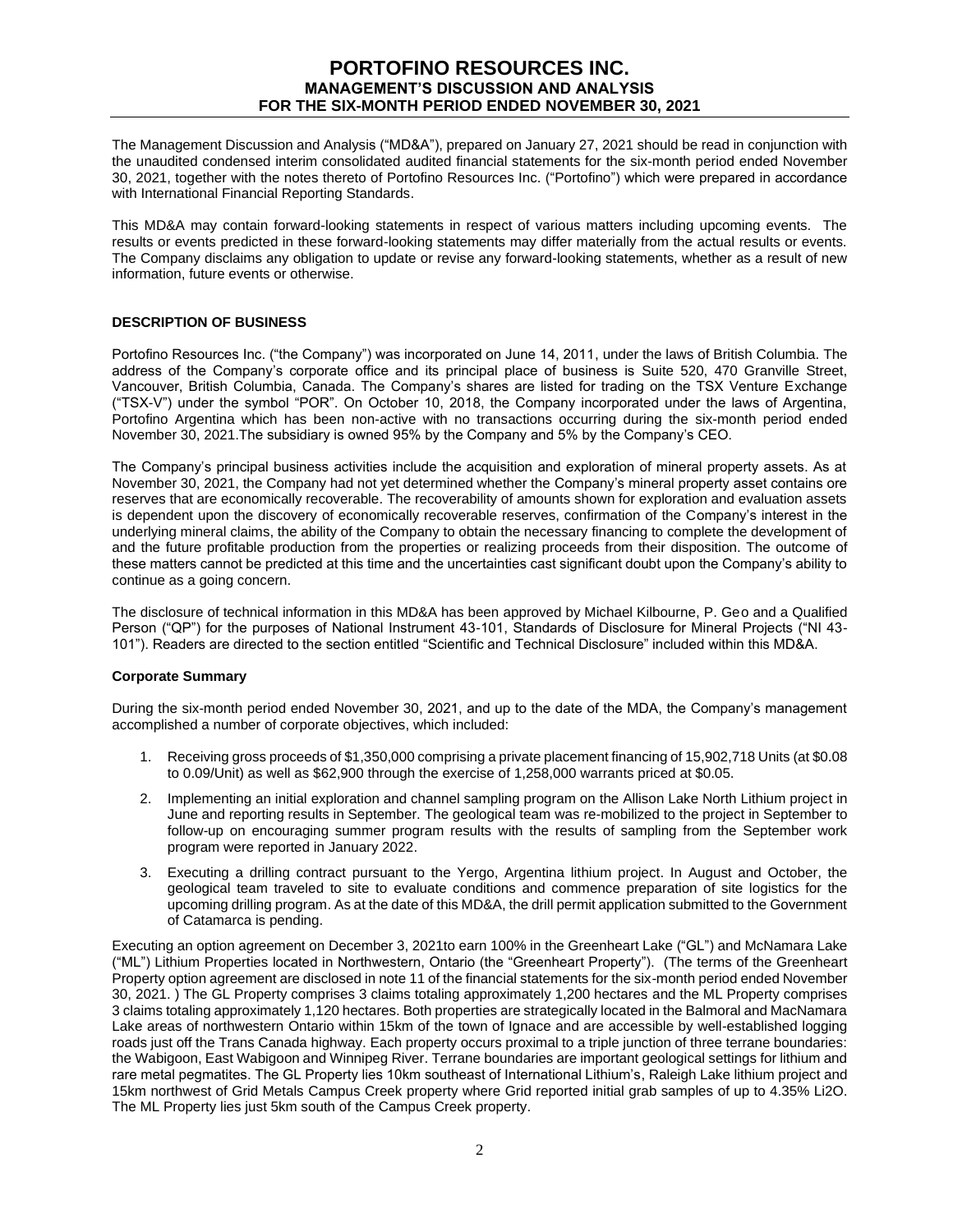# **DESCRIPTION OF BUSINESS (CONTINUED)**

## **Exploration Summary**

## *Yergo Lithium Project, Argentina:*

In March 2021 Portofino completed a successful geophysical survey and surface geochemical sampling program at the Company's 100% controlled, Yergo Lithium Project, located in Catamarca Province, Argentina. The geophysical survey work followed up on encouraging Lithium ("Li") and Potassium ("K") analytical results generated by the Company's initial near-surface brine sampling program conducted in 2019.

The recently completed geophysical survey identified two large, anomalous sub-basins within the Aparejos Salar at the Project, which are characterized by very low resistivity (with low to very low resistivity values interpreted as corresponding to brine-bearing zones). The western sub-basin has approximate surface dimensions of 2,300 meters ("m") x 1,000m and a modeled depth of approximately 35m. The eastern sub-basin has an irregular surface expression measuring between 1,800m to 2,500m in length by approximately 700m in width with modeled depths of between 44m and 65m.

Coincident with the geophysical survey, the program included additional surface and near-surface brine sampling. Hand augers were utilized to open shallow holes to obtain the brine samples from surface to a maximum depth of 82 centimeters. Ten samples were collected and returned values of up to 336.97 mg/L Li and 7,159.78 mg/L K. Importantly, mineral impurities contained in the samples (such as magnesium) were very low.

In August and October 2021, the Argentine field crew completed a site visit to the Yergo project to evaluate current conditions and prepare site logistics for a near term drilling program. Portofino's technical team has identified an initial 4 priority drill targets and a drilling contract has been finalized for a minimum 300 meters. In addition, Portofino has applied for a drill permit. Drill testing of the Project will enable initial evaluation of the volume and the lithium content of the brines and sediments within the sub-basin of previously identified zones.

#### *Allison Lake North Lithium and Rare Elements Property, Ontario:*

Reconnaissance mapping and sampling was completed on the Property (located 100 kilometers east of the town of Red Lake in northwestern Ontario) during the month of July 2021, the first such effort since 2003. Encouraging reconnaissance grab and channel sample results were received in early September 2021 and returned values up to **398 ppm Lithium ("Li"), 90.5 ppm Cesium ("Cs"), 1040 ppm Rubidium ("Rb") and 135 ppm Tantalum ("Ta")**. This represents a two-fold increase in Li and Rb and a ten-fold increase in Ta over sampling results by the Ontario Geological Survey ("OGS") in 2003 which reported up to 190 ppm Li; 90 ppm Cs; 587 ppm Rb and 12.9 ppm Ta.

In September the geological team re-mobilized to the PropertyIn addition to expanding on the Company's initial exploration program where encouraging Lithium ("Li") and Tantalum ("Ta") values were discovered, the most recent sampling has also yielded elevated values for Niobium ("Nb") and Rubidium ("Rb").

In late September 2021, 35 channel samples (17 channel samples and 18 select channel samples) and 11 select grab samples were submitted to the lab for chemical and mineral analysis. The program returned values up to **412 ppm Li** and **857 ppm Rb** from select channel samples. Maximum values from both the June and September sampling programs of **143 ppm Ta** correspond to the Ta values reported from the "SJ Pegmatite" located just south of the Claims. Values of Ta at the SJ Pegmatite were described as "economically interesting" by author Breaks et al. in the 2003 Ontario Geological Survey ("OGS") report.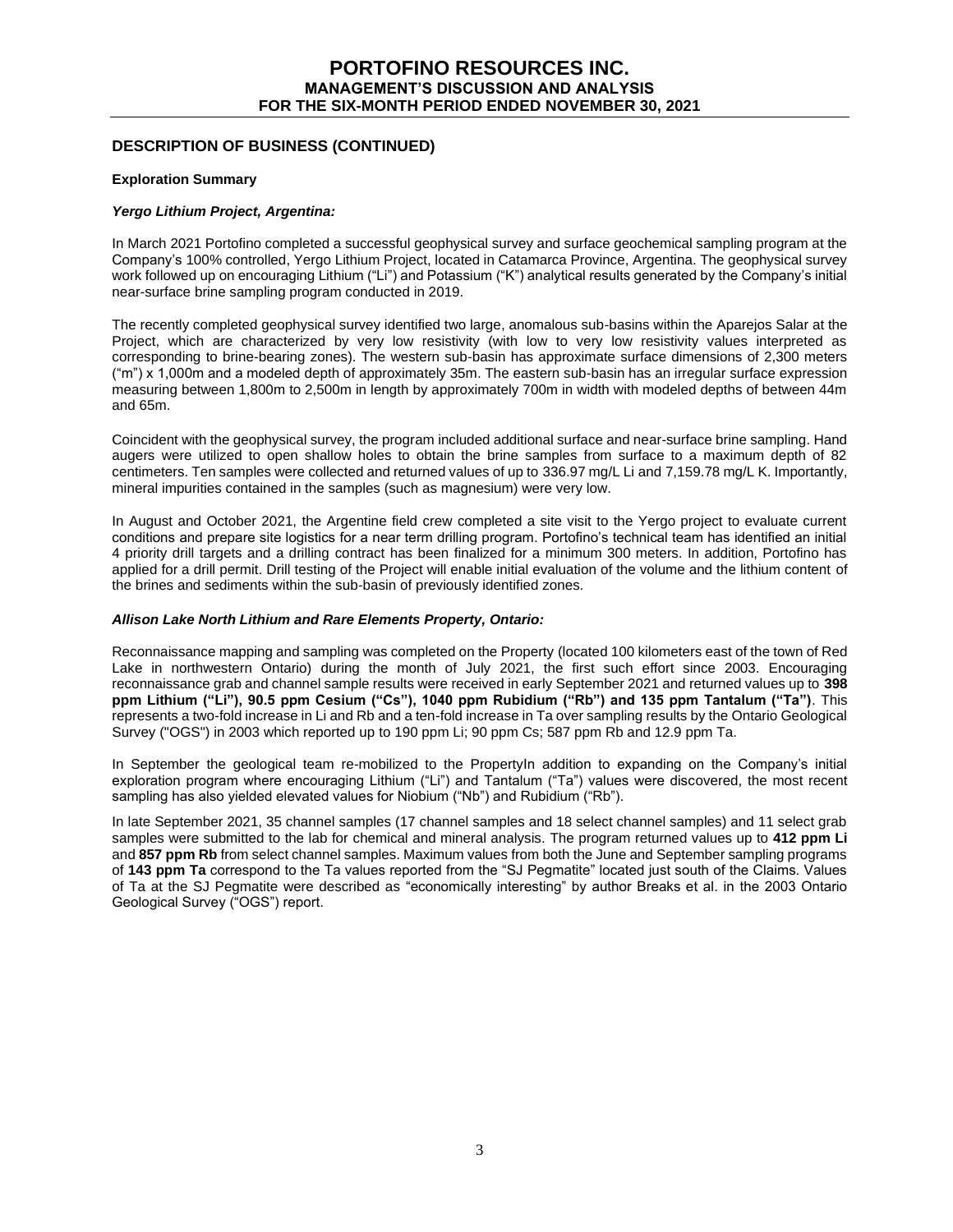# **EXPLORATION PROJECTS**

The following Exploration and Evaluation expenditures were incurred by the Company:

|                                                        | Allison                  | Gold<br>Creek            | Melema | Sapawe | <b>Bruce</b><br>Lake     | South<br>of Otter | Yergo  | Total   |
|--------------------------------------------------------|--------------------------|--------------------------|--------|--------|--------------------------|-------------------|--------|---------|
| Assays                                                 | ٠                        | 12,294                   | 427    | 2,275  | 7,739                    | 440               |        | 23,175  |
| Geological services                                    | 14,056                   | 93,165                   | 28,926 | 21,756 | 26,196                   | 33,234            |        | 217,333 |
| Property payment                                       | $\overline{\phantom{a}}$ | 42,100                   | 27,500 |        | 63,250                   | 8,400             | 6,657  | 147,907 |
| Survey                                                 | $\sim$                   | 50,700                   |        |        |                          | 86,508            |        | 137,208 |
| During the six-month period ended<br>November 30, 2020 | 14,056                   | 198,259                  | 56,853 | 24,031 | 97,185                   | 128,582           | 6,657  | 525,623 |
|                                                        |                          |                          |        |        |                          |                   |        |         |
| Assays                                                 | 3,081                    | 20,523                   |        |        | $\overline{\phantom{a}}$ | 428               |        | 24,032  |
| Drilling                                               |                          | ۰                        |        |        | ۰                        | ۰                 | 28698  | 28,698  |
| Geological services                                    | 47,031                   | $\overline{\phantom{a}}$ | 11,649 | ۰      | $\overline{\phantom{a}}$ | 1,334             | ٠      | 60,014  |
| Property payment                                       |                          | ٠                        | 30,000 | ٠      | 10,000                   | 10,000            |        | 50,000  |
| During the six-month period ended<br>November 30, 2021 | 50,112                   | 20,523                   | 41,649 | ٠      | 10,000                   | 11,762            | 28,698 | 162,744 |

## **Canada, Ontario**

#### *South of Otter, Red Lake*

Pursuant to an option agreement dated September 6, 2019, with 1544230 Ontario Inc. (the "SO Vendor"), the Company was granted an option to acquire a 100% undivided interest in the South of Otter property in the Red Lake area of Northern Ontario, Canada.

To acquire a 100% interest in the property, the Company has issued 500,000 common shares and is to make payments over a 4-year period to the SO Vendor totaling \$70,000, as set out below:

- \$15,000 (paid) on signing,
- b) 500,000 shares (paid) following receipt of TSX-V approval of this transaction on October 7, 2019,
- c) \$8,000 (paid) due on the first anniversary of TSX-V approval,
- d) \$10,000 (paid) due on the second anniversary of TSX-V approval,
- e) \$12,000 due on the third anniversary TSX-V approval, and
- f) \$25,000 due on the fourth anniversary of TSX-V approval.

The vendor will retain a 1.5% Net Smelter Return ("NSR"), but Portofino has the right to purchase one half of the NSR (.75%) at any time up to commencement of production for a payment of \$400,000.

\*On July 07, 2020, the claims owned by 1544230 Ontario Inc. were acquired by EMX Royalty Corp.

#### *Gold Creek Property, Shebandowan*

On May 11, 2020, the Company signed an Option agreement with Gravel Ridge Resources Ltd., that allows Portofino to earn a 100% interest in mining exploration claims held by Gravel Ridge, and located primarily in Duckworth Township, Ontario (Gold Creek Property).

To acquire a 100% interest in the project, the Company has agreed to issue 800,000 common shares of the Company to Gravel Ridge Resources and make cash payments of \$70,600, as set out below:

- a) \$8,600 (paid) on signing,
- b) 400,000 shares (paid) following receipt of TSX-V approval of this transaction on May 21, 2020,
- c) \$12,000 (paid) and 400,000 shares due (paid) on the first anniversary of TSX-V approval,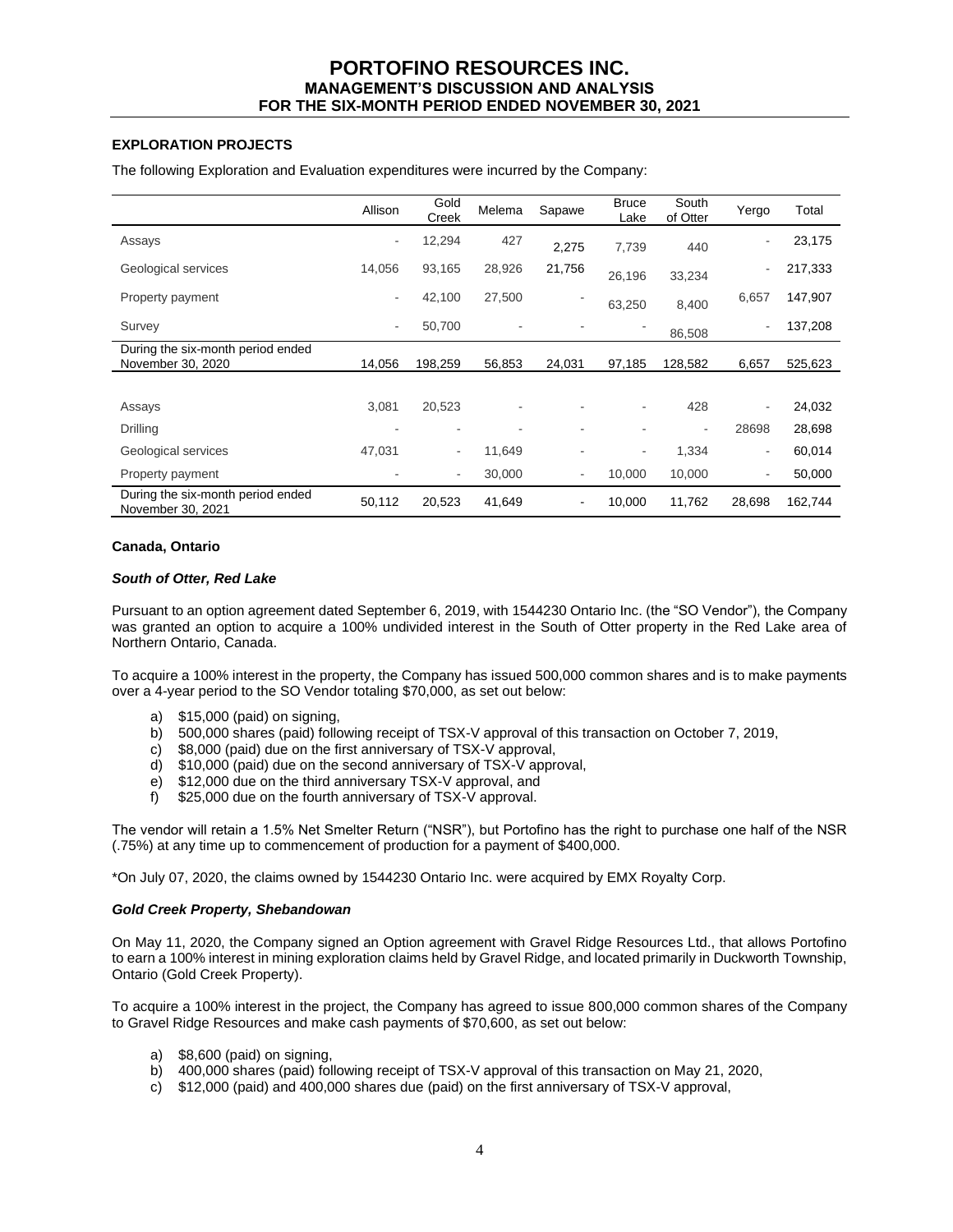## **EXPLORATION PROJECTS (CONTINUED)**

## *Gold Creek Property, Shebandowan (Continued)*

- d) \$20,000 due on the second anniversary of TSX-V approval, and
- e) \$30,000 due on the third anniversary TSX-V approval.

On August 10, 2020, the Company entered into an Option Agreement Amendment with respect to the Gold Creek property whereby the Company and its partner each directly staked additional contiguous mining claims (3 mining claims/50 mining cells) and added these claims to the original Agreement.

On August 21, 2020, the Company entered into an agreement with two claim owners to purchase 100% interest in 2 Claims located in Duckworth Township, Ontario, contiguous to the Company's Gold Creek property. Consideration paid was \$10,000 and 125,000 shares as approved by the TSXV on September 4, 2020.

### *Sapawe West Property, Atikokan*

The Company entered into an Option agreement with 1544230 Ontario Inc. ("Owner"), dated May 22, 2020, to acquire a 100% interest in the Sapawe West Property Claims located in Schwenger and McCaul Townships, Ontario.

To acquire a 100% interest in the property, Portofino has agreed to issue 700,000 common shares and make payments over a 3-year period to the Owner totaling \$62,000, as set out below:

- a) \$12,000 (paid) on signing,
- b) 500,000 shares (paid) following receipt of TSX-V approval of this transaction on May 28, 2020,
- c) \$10,000 (paid) and 200,000 (paid) shares due on the first anniversary of TSX-V approval,
- d) \$15,000 due on the second anniversary of TSX-V approval, and
- e) \$25,000 due on the third anniversary TSX-V approval.

1544230 Ontario Inc. retains 1.5% NSR on all mineral production, 0.75% of which can be purchased by Portofino for \$500,000.

#### *Melema West Property, Atikokan*

The Company entered into an agreement with 1544230 Ontario Inc., dated May 22, 2020, and was granted an option to acquire a 100% interest in Melema West Property located in Hutchinson, Bellmore Lake and Ramsay Wrights Townships, Ontario.

To acquire a 100% interest in the property, Portofino is to issue 700,000 common shares and make payments over a 3 year period to the Owner totaling \$62,000, as set out below:

- a) \$12,000 (paid) on signing,
- b) 500,000 shares (paid) following receipt of TSX-V approval of this transaction June 16, 2020,
- c) \$10,000 (paid) and 200,000 (issued) shares due on the first anniversary of TSX-V approval,
- d) \$15,000 due on the second anniversary of TSX-V approval, and
- e) \$25,000 due on the third anniversary TSX-V approval.

1544230 Ontario Inc. retains a 1.5% NSR on all mineral production, 0.75% of which can be purchased by Portofino for \$500,000.

#### *Bruce Lake Property, Red Lake*

On June 23, 2020, the Company entered into an Option Assignment Agreement with Falcon Gold Corp. ("Falcon") to acquire a 100% interest in the 1,428 hectare Bruce Lake Property in the Red lake, Ontario gold district. Portofino issued 650,000 shares to Falcon. In addition, Portofino assumed the underlying claim holder payments which total \$52,000 over a 4-year option period. The Claims are subject to a 1.5% Net Smelter Return ("NSR") royalty pursuant to the Underlying Agreement. In addition, Portofino has agreed to grant Falcon a 0.5% NSR.

- a) 650,000 shares (paid) following receipt of TSX-V approval of this transaction July 8, 2020,
- b) \$8,000 (paid) assuming the cash payment due by Falcon Gold to 1544230 Ontario Inc.\* on or before September 6, 2020,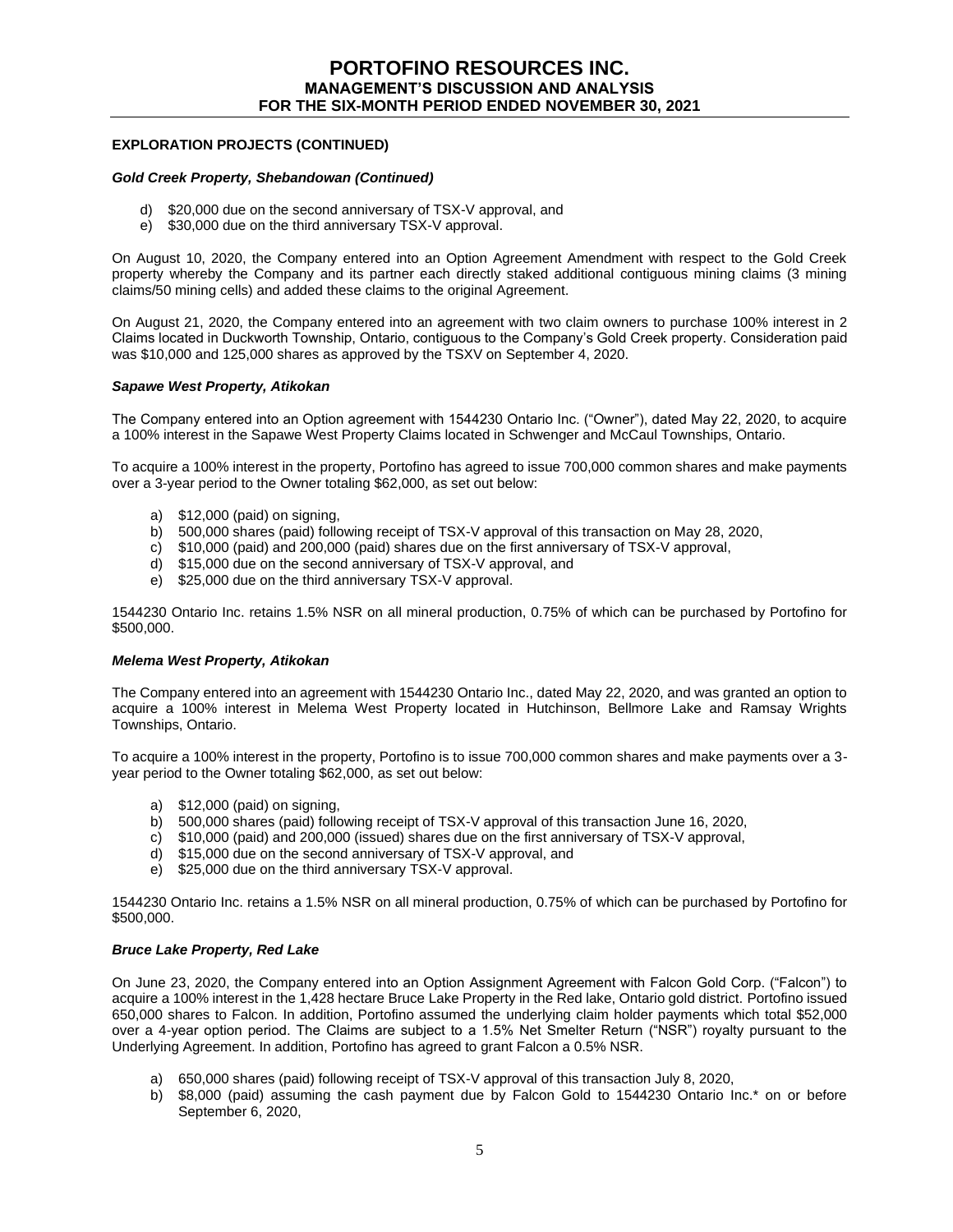## **EXPLORATION PROJECTS (CONTINUED)**

### *Bruce Lake Property, Red Lake*

- c) \$10,000 (paid) assuming the cash payment due by Falcon Gold to 1544230 Ontario Inc. on or before September 6, 2021,
- d) \$14,000 assuming the cash payment due by Falcon Gold to 1544230 Ontario Inc. on or before September 6, 2022,
- e) \$20,000 assuming the cash payment due by Falcon Gold to 1544230 Ontario Inc. on or before September 6, 2023.

\*On July 07, 2020 the claims owned by 1544230 Ontario Inc. were acquired by EMX Royalty Corp.

### *Allison Lake North Lithium and Rare Elements Property*

The Company entered into an agreement with 1544230 Ontario Inc. and Gravel Ridge Resources Ltd. (the "Allison Optionors"), dated March 06, 2021, and was granted an option to acquire a 100% interest in the 1,618 hectare Allison Lake North Lithium and Rare Elements Property located 100 kilometres east of the town of Red Lake, Ontario.

To acquire a 100% interest in the property, Portofino is to issue 800,000 common shares and make payments over a 3 year period to the Owner totaling \$78,000, as set out below:

- a) \$12,000 (paid) on signing,
- b) 400,000 (issued) shares following receipt of TSX-V approval of this transaction on April 21, 2021,
- c) \$16,000 and 400,000 shares due on the first anniversary of TSX-V approval,
- d) \$20,000 due on the second anniversary of TSX-V approval, and
- e) \$30,000 due on the third anniversary TSX-V approval.

The Allison Optionors retain a 1.5% NSR on all mineral production, 0.75% of which can be purchased by Portofino for \$400,000.

#### **Catamarca, Argentina**

#### *Yergo Lithium Brine Project*

Pursuant to an option agreement dated February 15, 2019, with a private Argentine concession owner (the "Yergo Optionor"), the Company was granted an option to acquire a 100% undivided interest in the Yergo lithium brine project in Catamarca, Argentina. The concession area comprises approximately 2,932 hectares encompassing the full salar.

To acquire a 100% interest in the property, the Company had agreed to make annual escalating payments to the Yergo Optionor over a four-year period totaling US\$370,000 as follows:

- a) US\$10,000 on signing (paid),
- b) By the 1st anniversary of approval- US\$20,000,
- c) By the 2nd anniversary of approval- US\$70,000,
- d) By the 3rd anniversary of approval- US\$120,000, and
- e) By the 4th anniversary- US\$150,000.

On August 14, 2020, the Company reached an agreement with the Yergo lithium project claim owner to amend the terms of its option agreement that enables Portofino to earn 100% interest in the project. The original Agreement required Portofino to make escalating payments totaling US\$370,000 over a 48-month period with the next payment of US\$70,000 due by February 2021. The Claim owner has agreed to extend the payments such that the next payment is not required until August 14, 2022. The amended total payments to the Claim owner remain US\$370,000 and are detailed as follows:

- a) US\$10,000 on signing agreement-(paid February 2019)
- b) By August 30, 2020- US\$20,000 (paid)
- c) By August 14<sup>th</sup>, 2022- US\$70,000
- $\pi$ ) By August 14<sup>th</sup>, 2023- US\$120,000
- e) By August 14<sup>th</sup>, 2024- US\$150,000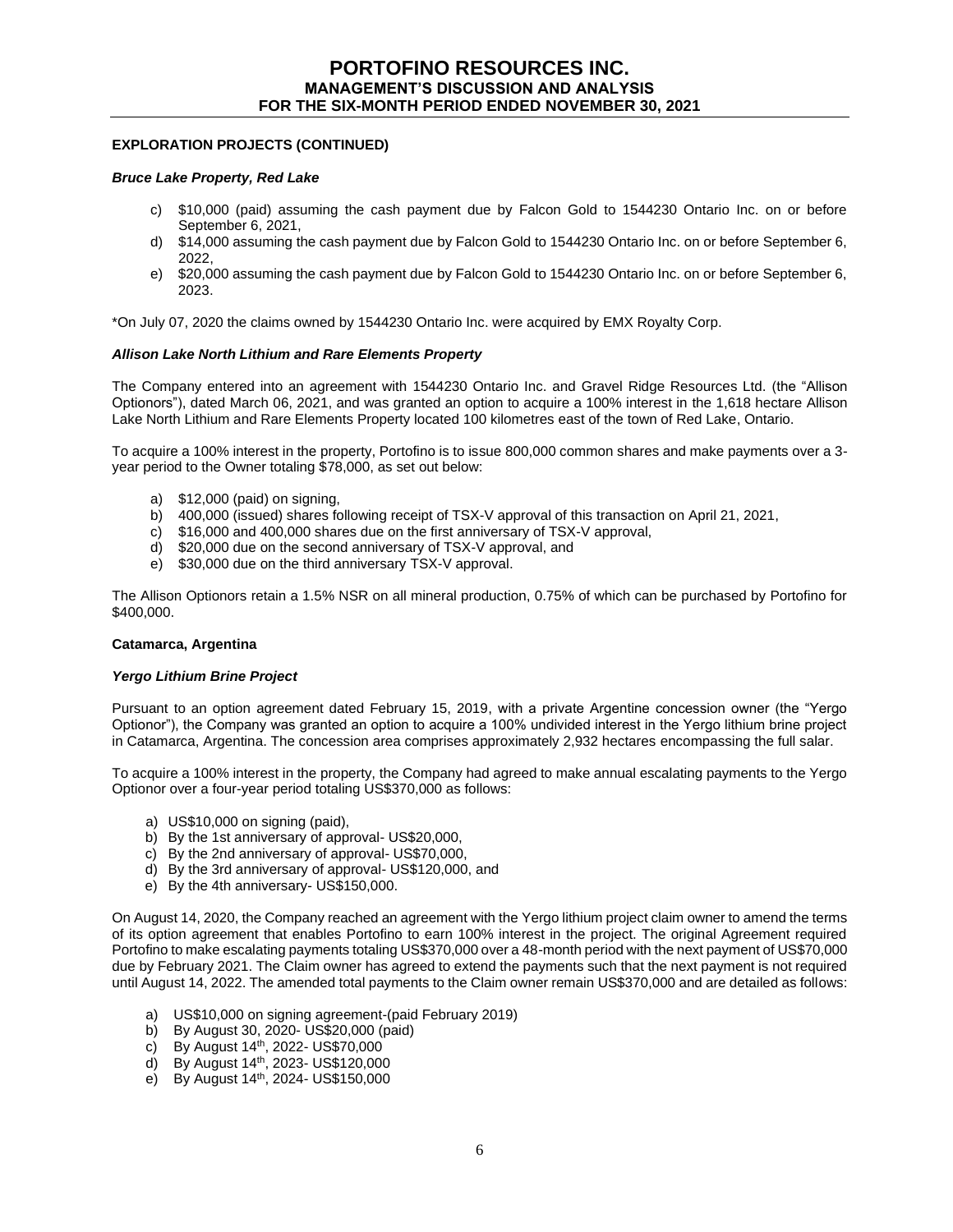## **EXPLORATION PROJECTS (CONTINUED)**

## **Prior Property Agreements**

### *Hombre Muerto West Lithium Brine Project, Catamarca, Argentina*

On September 24, 2020, the Company completed the assignment of 100% of Portofino's rights and obligations related to the Hombre Muerto West Lithium Brine Project to Galan Lithium Limited ("Galan"). As consideration, Portofino received \$100,000 in cash and 650,000 fully paid common shares of Galan.

Historical agreement terms:

On September 6, 2018, the Company had entered into an option agreement with a private Argentine concession owner (the "Hombre Muerto Optionor") and was granted an option to acquire a 100% interest in the Hombre Muerto West lithium brine project in Catamarca, Argentina. The Hombre Muerto West project was comprised of two claim blocks totalling 1,804-hectares located within the Salar del Hombre Muerto.

To acquire a 100% interest in the properties, the Company had agreed to make annual escalating payments to the Hombre Muerto Optionor over a four-year period totaling US\$400,000 and 1,000,000 common shares as follows:

- a) An initial US\$15,000 deposit (paid)
- b) Within 30 days of execution of a definitive agreement-pay US\$7,000 (paid)
- c) Upon TSX-V Exchange approval issue 100,000 shares<br>d) By the first anniversary of TSX-V Exchange approval is
- By the first anniversary of TSX-V Exchange approval issue 200,000 shares and pay US\$14,000,
- e) By the 2nd anniversary of approval- issue 200,000 shares and pay US\$44,000,
- f) By the 3rd anniversary- issue 500,000 shares and pay US\$100,000, and
- g) By the 4th anniversary- pay US\$220,000.

### **RESULTS OF OPERATION**

The following financial data has been derived from the unaudited interim condensed financial statements for the sixmonth period ended November 30, 2021, and 2020, respectively:

During the three-month period ended November 30, 2021, the Company had a net loss and comprehensive loss of \$484,788 versus \$709,343 in the comparative period, being a decrease of \$224,555, or 32%.

During the six-month period ended November 30, 2021, the Company had a net loss and comprehensive loss of \$803,654 versus \$1,488,221 in the comparative period, being a decrease of \$684,567, or 46%.

The expenses and related costs that reflect changes in the Company's operations during the six-month period ended November 30, 2021, includes the following:

- Consulting fees (2021: \$277,485, 2020: \$432,667) decreased as the Company reduced efforts to broaden awareness of the Company's exploration programs during the summer months;
- Investor communications (2021: \$141,530, 2020: \$298,200) decreased during the period as the Company trimmed some of its programs in an effort to become more efficient in providing quality information to the investing community;
- General exploration expenditure (2021: \$162,744, 2020: \$374,873) decreased due to the Company's property exploration efforts in Northwestern Ontario, primarily on the South of Otter property, Red Lake; the Gold Creek property, Shebandowan; and the Yergo, Argentine lithium project;
- Management fees (2021: \$76,200, 2020: \$67,300) refers to advisory and services fee paid to two directors of the Company;
- Office expense (2021: \$60,228, 2020: \$36,968) increased due to an increase in overall corporate initiatives and included office related expenses like bank charges, Company's website hosting, computer and internet subscriptions and services, news release dissemination, social media management, courier, postage, telephone expenses, insurance, benefits, and supplies;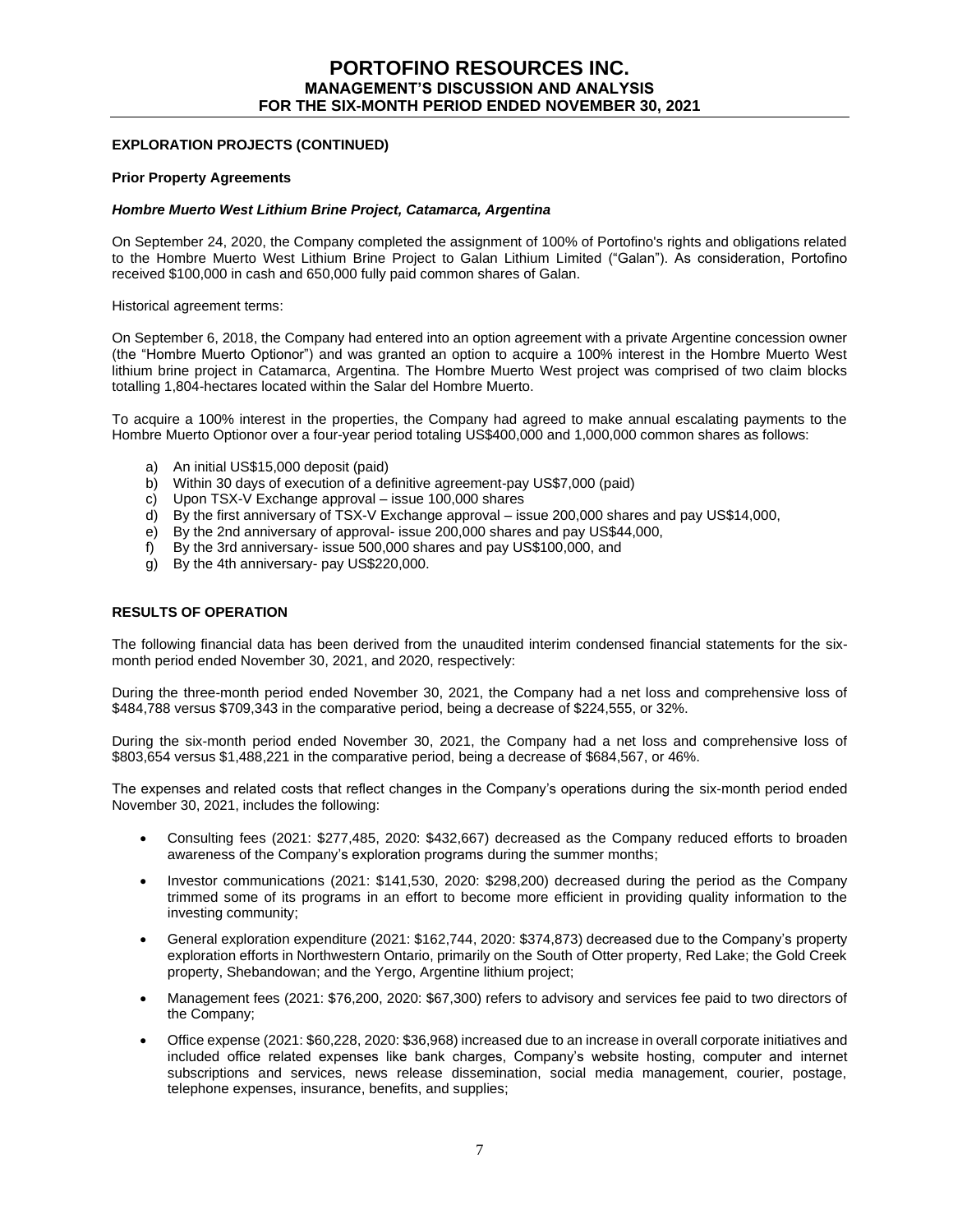# **RESULTS OF OPERATION (CONTINUED)**

- Professional fees (2021: \$49,669, 2020: \$45,646) remained relatively consistent as these are expenses paid to the CFO and auditors, and included are accrued audit and legal fee.
- Rent expense (2021: \$11,388, 2020: \$27,129) decreased due to a greater proportion of rent being shared with another company, of which several key management personnel are also key management personnel.
- Share-based compensation (2021: \$NIL, 2020: \$160,000) decreased since no stock options were granted during the period;
- Transfer agent and filing fees (2021: \$17,745, 2020: \$42,403) decreased as these are expenses related to transfer agent's shareholder services, and additional filing fee payments associated with private placements and share transactions which were limited;
- Travel and promotion (2021: \$6,665, 2020: \$3,035) increased slightly and are related to face-to-face meetings with investors and stakeholders.

## **SELECTED QUARTERLY FINANCIAL INFORMATION**

The following information is derived from and should be read in conjunction with the unaudited interim condensed financial statements for each of the past eight quarters which have been prepared in accordance with IFRS applicable to interim financial reporting including IAS 34.

| <b>Financial results</b>          |    | November 30,<br>2021 |    | August 31,<br>2021 | May 31<br>2021  |   | February 28,<br>2021 |
|-----------------------------------|----|----------------------|----|--------------------|-----------------|---|----------------------|
| Net loss for the period           | S  | (484,788)            | S  | (318, 866)         | \$<br>(757,337) | S | (241, 806)           |
| Comprehensive loss for the period |    | (484,788)            |    | (318, 866)         | (757, 337)      |   | (241, 806)           |
| Basic and diluted loss per share  |    | (0.01)               |    | $\blacksquare$     |                 |   |                      |
| Balance sheet data                |    |                      |    |                    |                 |   |                      |
| Cash                              | \$ | 796.279              | \$ | 33.110             | \$<br>274.111   | S | 618,733              |
| Total assets                      |    | 1,069,270            |    | 276,388            | 540.434         |   | 850,309              |
| Shareholders' equity              |    | 1,022,042            |    | 190,524            | 480,390         |   | 799,885              |

| <b>Financial results</b>                                                                        |   | November 30,<br>2020             | August 31,<br>2020                |   | May 31,<br>2020                    | February 29,<br>2020       |
|-------------------------------------------------------------------------------------------------|---|----------------------------------|-----------------------------------|---|------------------------------------|----------------------------|
| Net loss for the period<br>Comprehensive loss of the period<br>Basic and diluted loss per share | J | (709,343)<br>(709,343)<br>(0.01) | (778, 878)<br>(778,878)<br>(0.02) | S | (676, 810)<br>(676, 810)<br>(0.03) | (96, 915)<br>(96, 915)     |
| Balance sheet data<br>Cash<br>Total assets<br>Shareholders' equity                              | S | 306.936<br>613.184<br>473.545    | 160.828<br>424.937<br>298.666     | S | 301.749<br>443.544<br>253,713      | 6,638<br>311,252<br>33,031 |

The Company has declared no dividends for any period presented.

## **LIQUIDITY AND CAPITAL RESOURCES**

During the six-month period ended November 30, 2021, Portofino had a working capital surplus of \$1,022,042, which included a cash balance of \$796,279.

The Company does not currently own or have an interest in any producing mineral properties and does not derive any revenues from operations. Historical exploration and administrative activities have been funded through equity financing and the Company expects that it will continue to be able to utilize this source of financing until the Company has cash flow from operations. There can be no assurance, however, that efforts will be successful. If such funds are not available or other sources of financing cannot be obtained, then we will be curtailed to a level for which funding is available or can be obtained.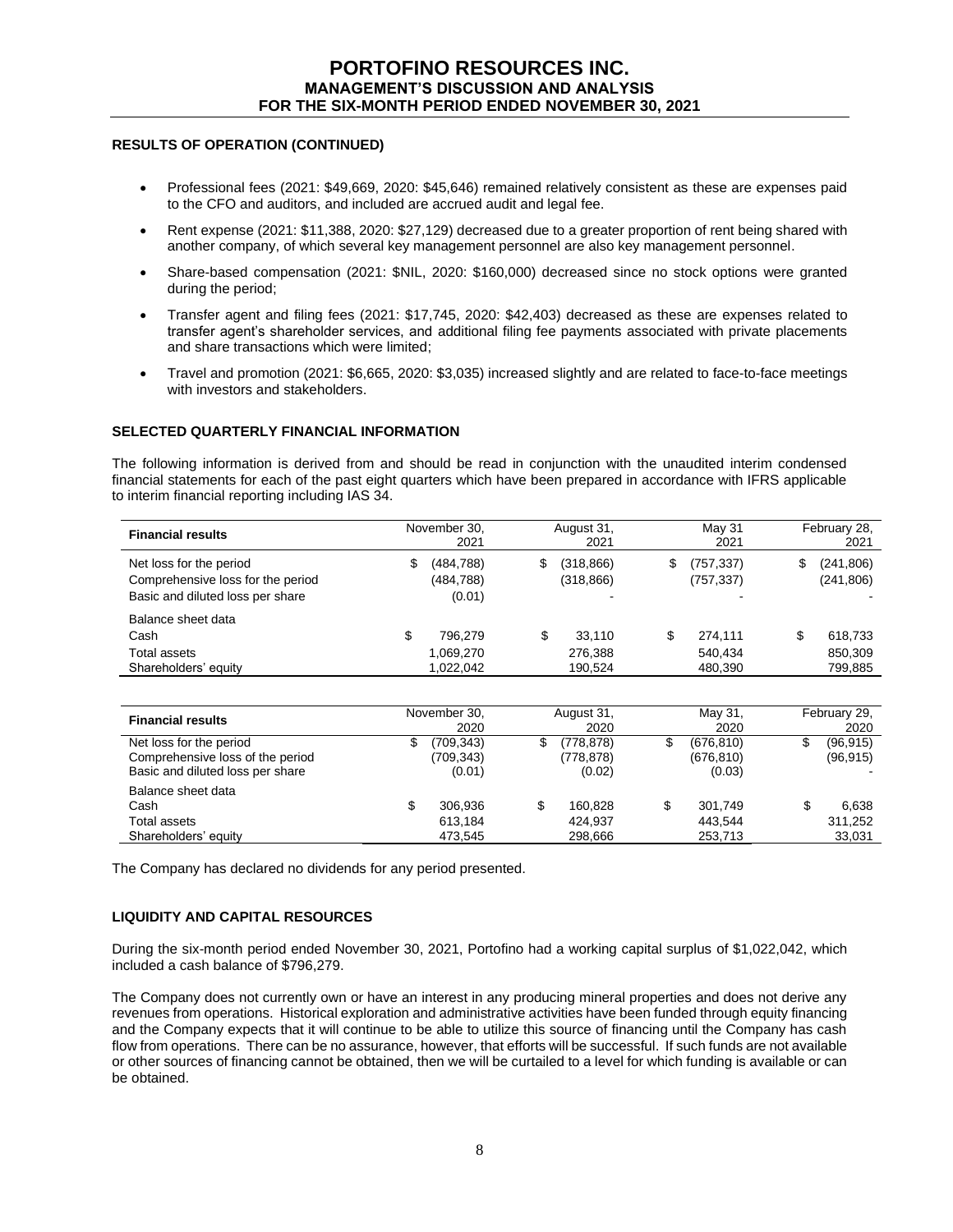## **OFF-BALANCE SHEET ARRANGEMENTS**

The Company has not entered into any off-balance sheet arrangements.

### **OUTSTANDING SHARE DATA**

As of the date of this MD&A, Portofino has 99,457,024 Common shares issued and outstanding; 34,754,334 share purchase warrants and 5,125,000 share options convertible into common shares.

### **TRANSACTIONS WITH RELATED PARTIES**

The following is a summary of the Company's related party transactions during the six-month period ended November 30, 2021:

| <b>Name</b>                                          | Relationship                                                             | <b>Purpose of</b><br><b>Transaction</b>       | November 30.<br>2021 | November 30.<br>2020 |
|------------------------------------------------------|--------------------------------------------------------------------------|-----------------------------------------------|----------------------|----------------------|
| Pacific Capital Advisors<br>Inc.                     | Company controlled by David<br>Tafel, CEO and director of the<br>Company | Advisory services<br>related to CEO<br>duties | \$75,000             | \$60,000             |
| Euro Sigma Mines Inc.<br>and/or Stephen<br>Wilkinson | Director of the Company, Stephen<br><b>Wilkinson</b>                     | Advisory services                             | \$1,200              | 7.300                |
| Seatrend Strategy<br>Group                           | Company controlled by Jeremy<br>Wright, the CFO of the Company           | <b>CFO</b> services                           | \$30,000             | \$30,000             |

### **COMMITMENT**

Pursuant to the initial and amended letters of intent with Centurion Minerals Ltd. ("Centurion"), a public company having common directors with the Company (collectively the "Parties"), Centurion will assist the Company with due diligence, structuring and negotiating a mining transaction on behalf of the Company. As consideration, the Company committed to pay a total of \$75,000 (paid) and issue up to 125,000 common shares of the Company upon the approval of the mining transaction by TSX-V.

During the year-ended May 31, 2021, the Parties mutually agreed to terminate the agreement and the remaining consideration agreed to by the Parties shall not be due from the Company to Centurion.

#### **NEW ACCOUNTING STANDARDS ADOPTED EFFECTIVE JUNE 1, 2020**

The Company was not required to and has not adopted any new accounting standards effective June 1, 2020, which would have had a significant impact on the financial statements of the Company.

## **ACCOUNTING STANDARDS ISSUED BUT NOT YET EFFECTIVE**

A number of new standards, and amendments to standards and interpretations, are not yet effective for the six month period ended November 30, 2021, and have not been early adopted in preparing these financial statements. These new standards, and amendments to standards and interpretations are either not applicable or are not expected to have a significant impact on the Company's financial statements.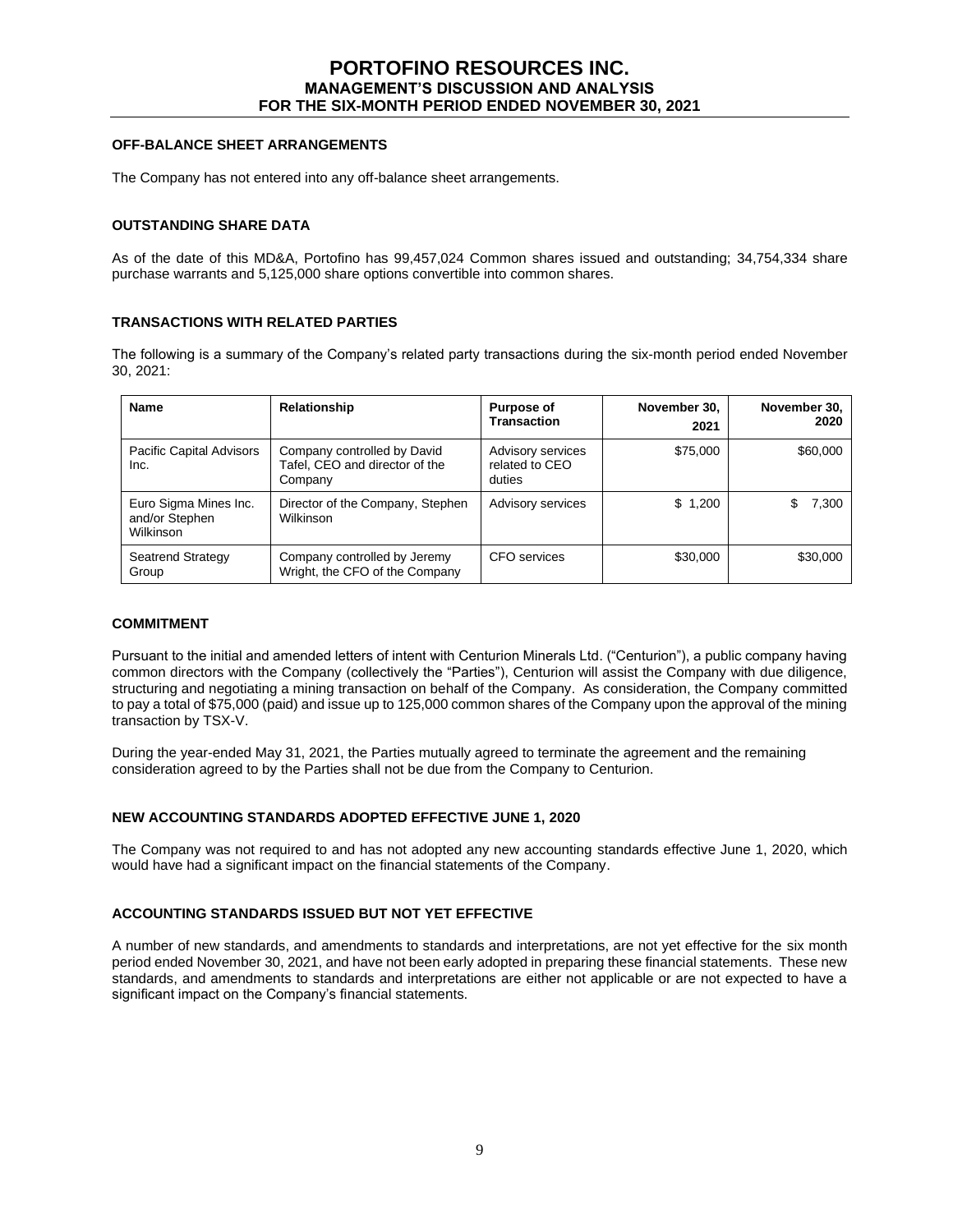## **FINANCIAL INSTRUMENTS AND FINANCIAL RISK**

International Financial Reporting Standards 7, *Financial Instruments: Disclosures*, establishes a fair value hierarchy that reflects the significance of the inputs used in making the measurements. The fair value hierarchy has the following levels:

- Level 1 quoted prices (unadjusted) in active markets for identical assets or liabilities;
- Level 2 inputs other than quoted prices included in Level 1 that are observable for the asset or liability, either directly (i.e. as prices) or indirectly (i.e. derived from prices); and
- Level 3 inputs for the asset or liability that are not based on observable market data (unobservable inputs).

### *Fair Value of Financial Instruments*

The Company's financial assets include cash, which is classified as Level 1. The carrying value of these instruments approximates their fair values due to the relatively short periods of maturity of these instruments.

Assets measured at fair value on a recurring basis were presented on the Company's statements of financial position as at November 30, 2021 are as follows:

|      | Fair Value Measurements Using                                             |                                              |                                       |         |  |
|------|---------------------------------------------------------------------------|----------------------------------------------|---------------------------------------|---------|--|
|      | Quoted Prices in<br><b>Active Markets</b><br>For Identical<br>Instruments | Significant<br>Other<br>Observable<br>Inputs | Significant<br>Unobservable<br>Inputs |         |  |
|      | (Level 1)                                                                 | (Level 2)                                    | (Level 3)                             | Total   |  |
|      |                                                                           | \$                                           | \$                                    | \$      |  |
| Cash | 796,279                                                                   |                                              | -                                     | 796,279 |  |

## *Fair value*

The fair value of the Company's financial instruments approximates their carrying value as at November 30, 2021, because of the demand nature or short‐term maturity of these instruments.

The following table summarizes the carrying value of the Company's financial instruments:

|                         | November 30, | November 30, |
|-------------------------|--------------|--------------|
|                         | 2021         | 2020         |
|                         |              |              |
| Cash(i)                 | 796.279      | 305,936      |
| Amounts receivable (ii) | 193,515      | 69,517       |
| Accounts payable (ii)   | 32,728       | 112.240      |

i. FVTPL

ii. Amortized cost

#### *Financial risk management objectives and policies*

The Company's financial instruments include cash, amounts receivable, promissory notes and accounts payable. The risks associated with these financial instruments and the policies on how to mitigate these risks are set out below. Management manages and monitors these exposures to ensure appropriate measures are implemented on a timely and effective manner.